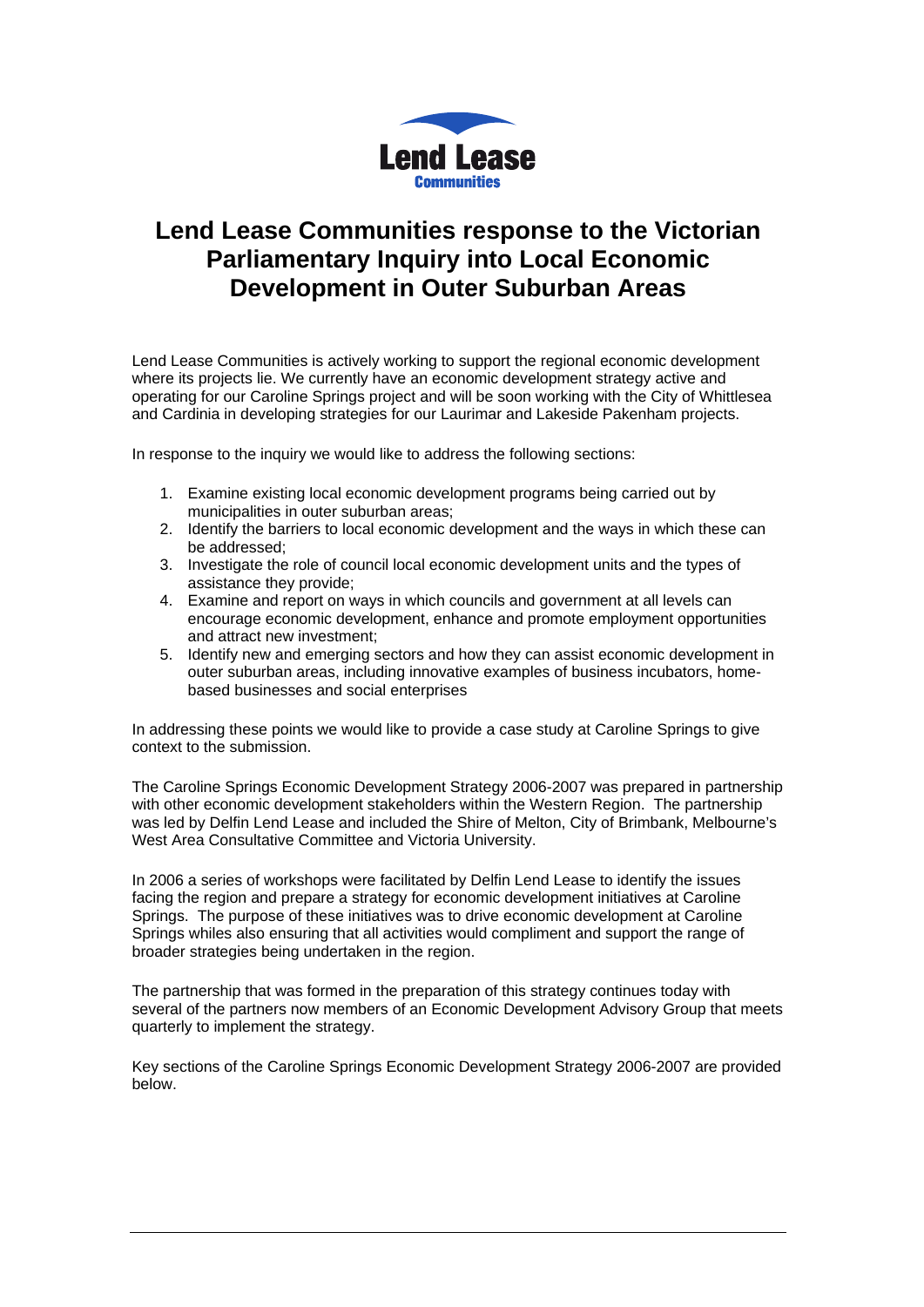

# **Caroline Springs Economic Development Strategy**

# **2006-2007**

# *A regional partnership approach*

Creating jobs and building business prosperity for the Western Region of Melbourne through a partnership between Delfin Lend Lease, Shire of Melton, City of Brimbank, Victoria University, and Melbourne's West Area Consultative Committee.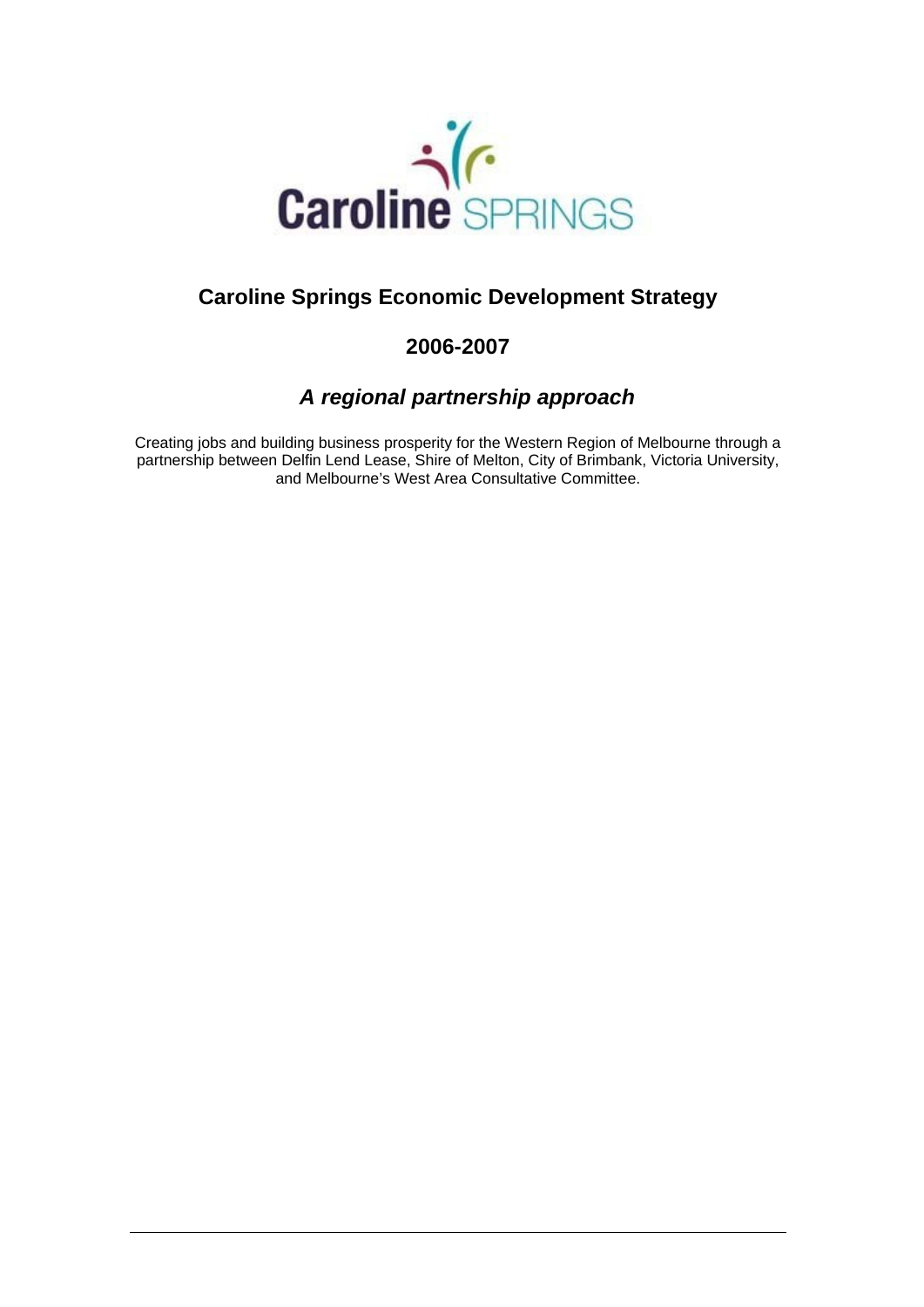#### **Summary**

In addressing the economic development and support for local business the Caroline Springs project in partnership with stakeholders developed its first Economic Development Strategy prepared for Caroline Springs. Caroline Springs has been in development since 1996 and is currently home to 11,000 people. Upon completion Caroline Springs will be home to over 8,000 households and 23,000 residents.

This Economic Development Strategy seeks to provide a context for economic development at Caroline Springs as well as detail the economic development objectives and initiatives to be delivered on the project in FY07.

Caroline Springs is located in the Shire of Melton and forms part of the western region of Melbourne. The western region comprises of a diverse set of areas characterised by a high level of cultural diversity and varying levels of socio-economic status. There exist pockets of development within the western region with significant levels of gentrification as well as pockets of extreme social disadvantage.

The Economic Development Strategy was prepared with the help of the following key partners:

- Melton Shire Council
- **Brimbank City Council**
- Melbourne's West Area Consultative Committee
- Victoria University
- Hornery Institute

These partners identified a need for Delfin Lend Lease to take a regional approach to economic development initiatives. It was agreed that a more substantial level of impact would be achieved if the key partners work together to identify the key actions required for the region and implement these in consultation with each other. To this end the key partners have provided confirmation that they will form an Economic Development Advisory Group for Caroline Springs.

It has also been agreed that it is necessary for Caroline Springs to focus on key actions in the next financial year. Several potential business clusters will be identified for inclusion in the Caroline Springs Town Centre. Businesses in these industries will be directly targeted.

A philosophy of growing our own businesses will continue to be promoted through facilities such as Space2 Business Lounge and the LEAP group. Space2 will continue to provide a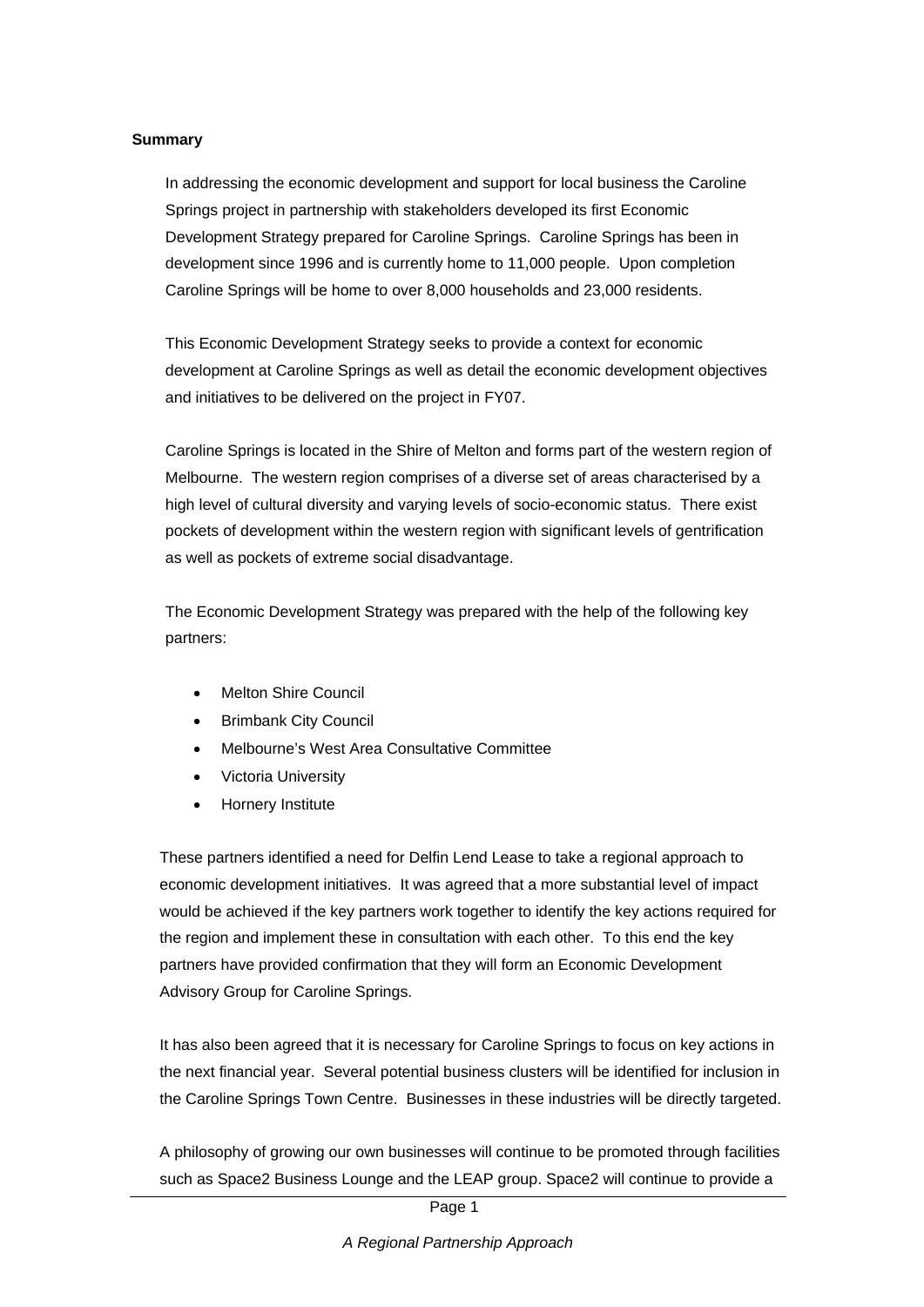more affordable option to home-based and small business when compared with commercial rentals. The focus in FY07 will be to grow and support the existing businesses in Caroline Springs as well as to attract new investment to the Town Centre from outside of Caroline Springs.

### **1 Introduction**

Caroline Springs is a master planned community being developed by Delfin Lend Lease. Caroline Springs lies 22 kilometres west of Melbourne's CBD and is currently home to over 11,000 people. Upon completion of the project in approximately 2012, Caroline Springs will be home to over 8,000 households and 23,000 residents.

The Caroline Springs Town Centre comprises of 135 hectares of mixed-use development. The Town Centre was launched in December 2005 with the opening of CS Square, a supermarket based shopping centre with 21 specialty retailers.

The Town Centre now features commercial and retail development as well as education facilities. In January 2007 a contemporary higher density residential village located in the Town Centre will also be launched. This will be complimented by further civic, cultural and education facilities over the coming year as well as a further 12 hectares of land earmarked for future retail and commercial development.

# **2 Purpose**

This is the first Economic Development Strategy prepared for Caroline Springs. In 2005 Delfin identified a need to develop a more integrated approach to the delivery of commercial and retail sites within the Town Centre as well as a need to deliver on job creation strategies for Caroline Springs residents. Caroline Springs is now reaching a level of maturity as a community and there exists a need to continue to deliver on the 'Live, Learn, Work and Play' philosophy. This Economic Development Strategy is the first step in a roadmap for Delfin Lend Lease to work with key partners to achieve a vision for economic prosperity in the region.

This Economic Development Strategy seeks to:

- 1. Provide the reader with a policy context for economic development at Caroline Springs
- 2. Provide the reader with the key opportunities and threats facing the project
- 3. Detail the Economic Development Objectives for Caroline Springs
- 4. Detail the Economic Development Initiatives to be delivered in FY07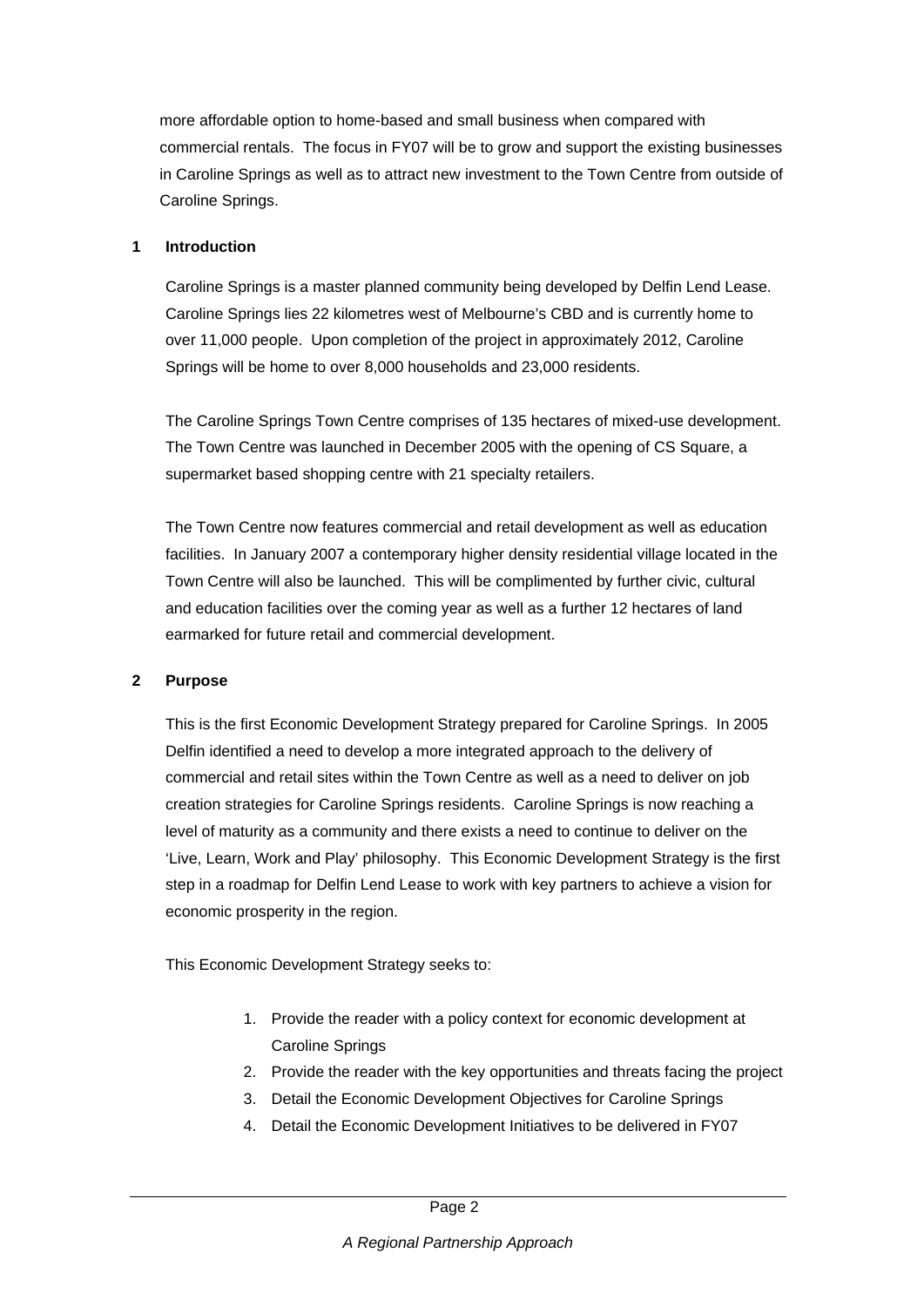#### **3 What is Economic Development?**

By definition economic development is any effort or undertaking that aids in the growth of the economy. Economic development is typically measured in terms of jobs and financial impact, but is also interrelated with social and environmental activities when considering community creation.

# **4 Why is it important?**

Economic growth is not an end in itself. It is important because it creates jobs, which allows people to enjoy higher standards of living. There exists a need to balance the rapid population growth produced by Caroline Springs with higher levels of employment growth. If this cannot be achieved Caroline Springs faces the prospect of not achieving a multi faceted level of development.

### **5 Development Context**

Caroline Springs lies within the Western Region of Melbourne, in the Shire of Melton.

The Western Region comprises of 6 local government areas – Melton, Hobsons Bay, Wyndham, Moonee Valley, Maribyrnong and Brimbank.

The Western Region of Melbourne is characterised by a diverse population. Pockets of gentrification now exist within the western region as well as areas of extreme social and economic disadvantage.

The Western Region also comprises of a significant level of broad hectare land housing development in the region's growth areas. Caroline Springs is one such development.

#### **5.1 Residential**

From 2006 – 2020 it has been estimated that an additional 349,000 dwellings will be required in metropolitan Melbourne. Melton is expected to have a strong 4.3% annual growth rate during this period.

The Western Region of Melbourne dominates in terms of its contribution to residential construction. Within the Shire of Melton an average of 2,600 house lots are consumed per annum. (Urban Development Program Annual Report, 2005).

Based on historical trends it is estimated that from 2006 – 2020 an additional 81,350 dwellings will be required in the Western Region. Development in the Shire of Melton is predicted to account for the second highest consumer of this development with a total of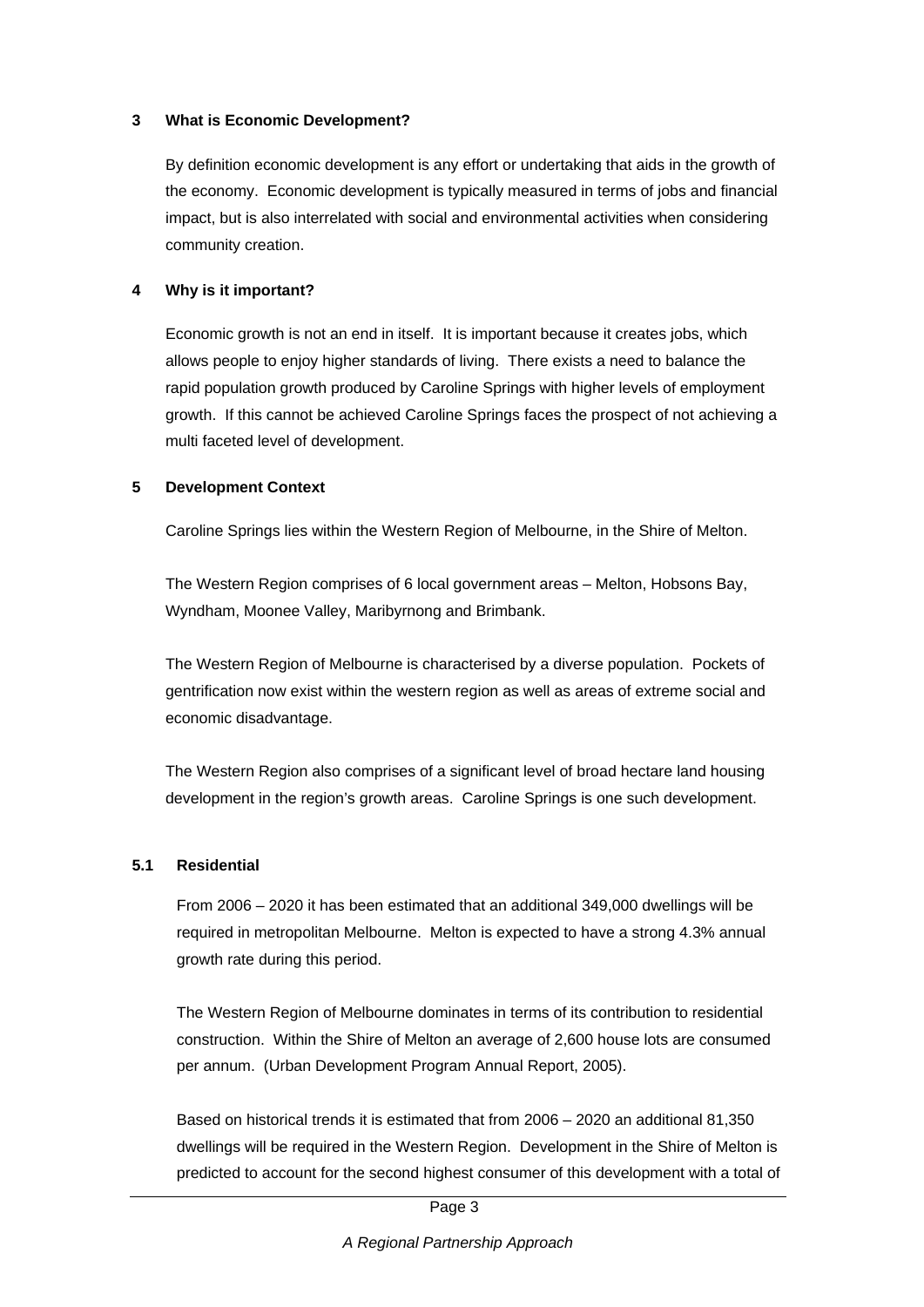23,400 dwellings estimated to be consumed in this period. This rate of growth is second only to the City of Wyndham.

# **5.2 Industrial**

Four major industrial nodes exist in Melbourne. Caroline Springs is located centrally to two of these nodes – Laverton North and the Melbourne Airport Business Park.

From 2000 – 2005, an average of 300 hectares of land was consumed for industrial uses per annum. Most of this activity has been located in the western and southern regions of Melbourne, with these two regions alone accounting for 74% of all industrial land consumption in Melbourne. (Urban Development Program Annual Report, 2005).

The Western Region is a major contributor to industrial activity in Melbourne. The net consumption of industrial land in the Western Region has averaged 116 hectares per annum from 2000 – 2005. The majority of this consumption however has occurred in Wyndham, Brimbank and Hobsons Bay.

The majority of industrial land consumed in the Western Region is being used for manufacturing. Manufacturing is closely followed by transport and storage uses.

# **6 Population Snapshot**

# **6.1 Age Structure**

The most significant age groups in Caroline Springs are adults in their late twenties and early thirties and pre-teen children. There is a significantly lower percentage of persons aged over 50 in Caroline Springs when compared with the Shire of Melton overall and a higher percentage of young children aged 0-4.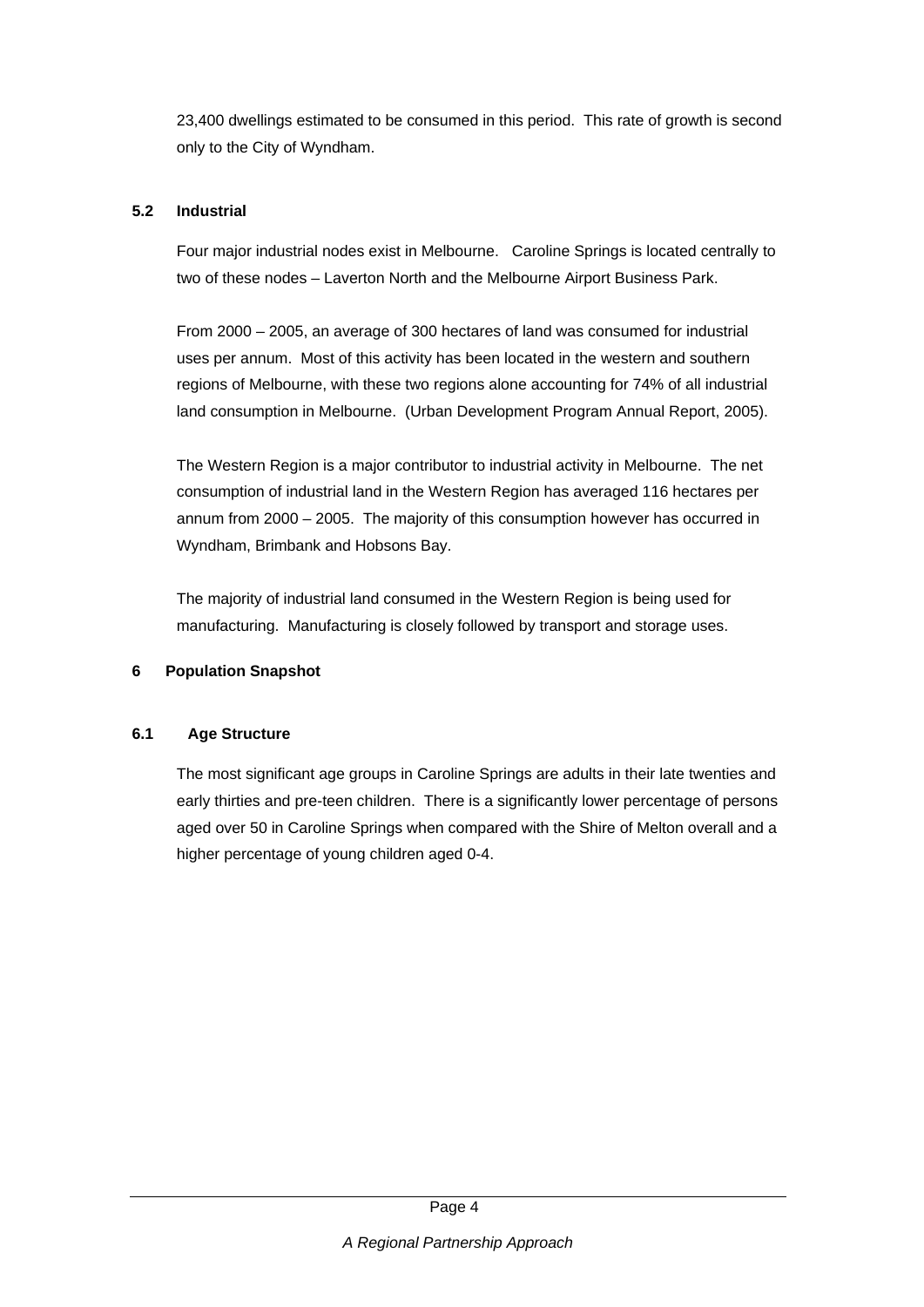

Source: Australian Bureau of Statistics, Census of Population and Housing, 2001

#### **6.2 Ethnicity**

Over half of Caroline Springs population was born overseas. This is a much higher proportion that the average across the Shire of Melton (31.8% in Caroline Springs compared to 14.4% across the Shire). This is evidence of the diverse cultural mix of Caroline Springs. (id consulting, Shire of Melton Community Profile, 2006).

# **6.3 Household Income**

The levels of household income in a community are a good indicator of the level of employment in a population. Caroline Springs has a higher percentage of households in the medium to higher household income brackets when compared with the Shire of Melton overall. The medium to higher income quartile groups begins from \$800 per week up to \$2,000 plus each week. (id consulting, Shire of Melton Community Profile, 2006).

#### **6.4 Vocational Qualifications**

37% of the Caroline Springs population have some form of vocational or educational qualifications. This is indicative of a relatively skilled and educated workforce. Caroline Springs has a higher share of the population with a bachelor degree or diploma than the Melbourne average. (id consulting, Shire of Melton Community Profile, 2006).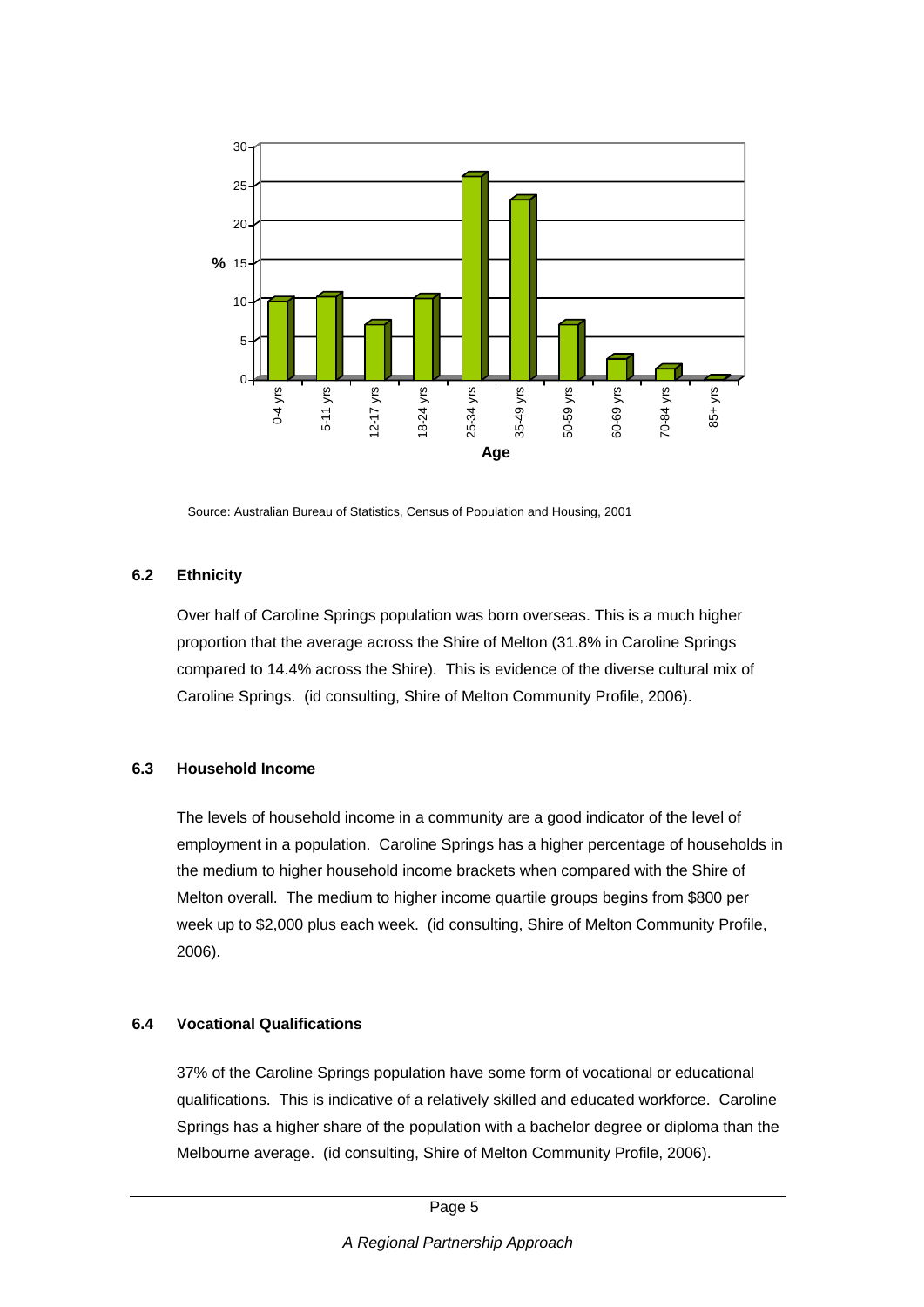

Source: Australian Bureau of Statistics, Census of Population and Housing, 2001

#### **6.5 Employment**

Caroline Springs has a lower unemployment rate than the Shire of Melton (5.2% compared with 7.4%). This may be a result of the higher proportion of Caroline Springs population with educational and vocational qualifications. 69.6% of the Caroline Springs population, who were employed in the workforce, were employed on a full time basis in 2001 with 21.7% employed on a part time basis. (ABS, Census of Population and Housing, 2001).

Caroline Springs residents are predominantly employed in manufacturing, wholesale and retail trade and the finance and business service sectors.

| <b>Industry</b>                         | %    |
|-----------------------------------------|------|
| Manufacturing                           | 22.8 |
| Wholesale and Retail Trade              | 19.6 |
| <b>Finance and Business Services</b>    | 16.9 |
| Education health and community services | 12.1 |
| Recreation and personal services        | 7.0  |
| Transport and storage                   | 6.4  |
| Construction                            | 5.6  |
| Public administration and defence       | 3.3  |
| Communication services                  | 3.2  |
| Not stated                              | 2.6  |
| Electricity, gas and water              | 0.4  |
| <b>TOTAL</b>                            | 100  |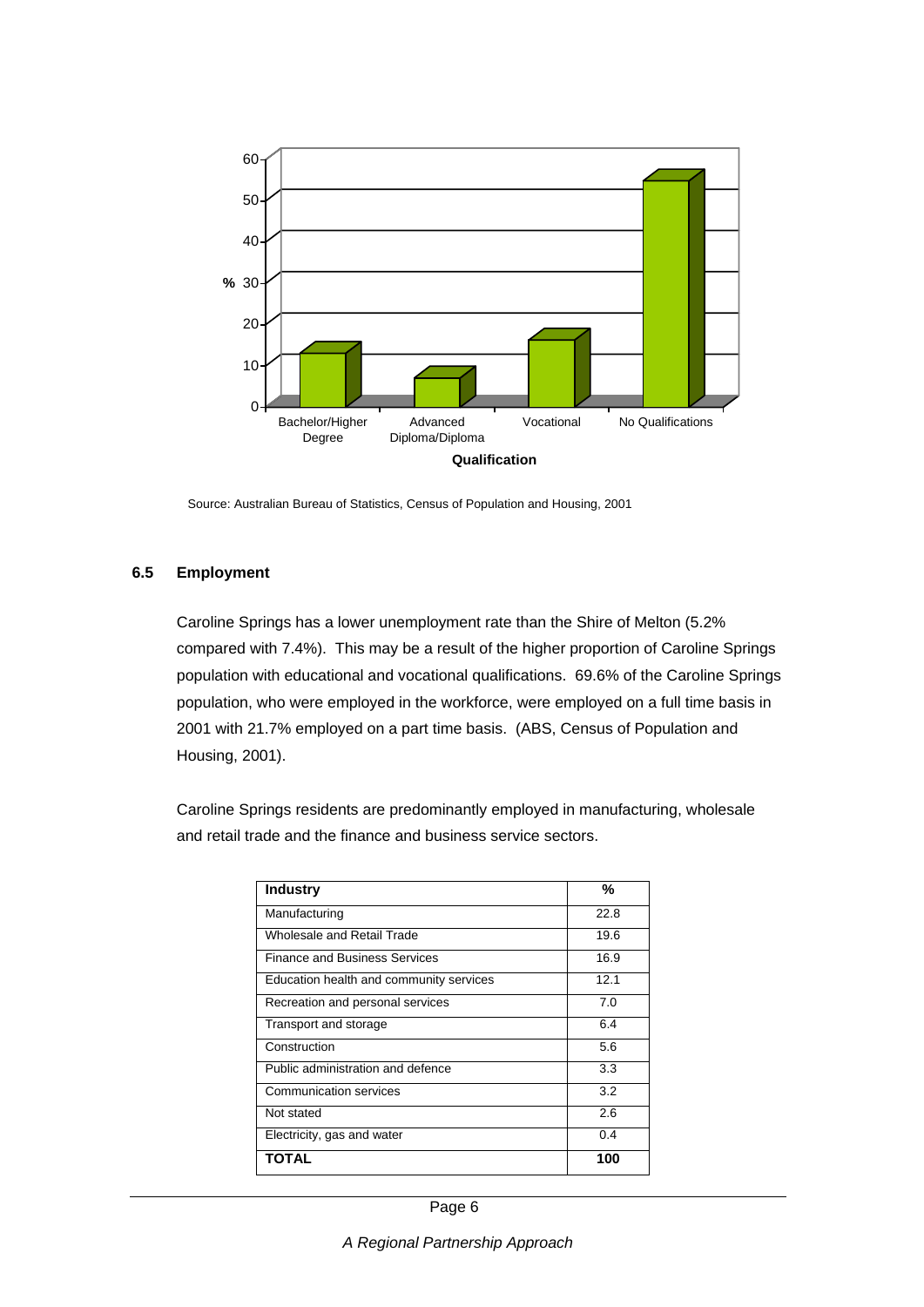Source: Australian Bureau of Statistics, Census of Population and Housing, 2001

The largest occupations in Caroline Springs include clerical, sales and service workers, professionals and production and transport workers.

Caroline Springs does however have a higher proportion of professionals when compared with the Shire of Melton.



Source: Australian Bureau of Statistics, Census of Population and Housing, 2001

#### **6.6 Journey to Work**

The majority of trips to work by Caroline Springs residents are undertaken by car. Over 70% of the Caroline Springs population drive to work. A lower percentage of people work from home at Caroline Springs compared with the Shire of Melton (2.6% compared with 1.1%). The high percentage of people commuting to work by car is likely to be due primarily to the lack of public transport infrastructure available at Caroline Springs. (id consulting, Shire of Melton Community Profile, 2006).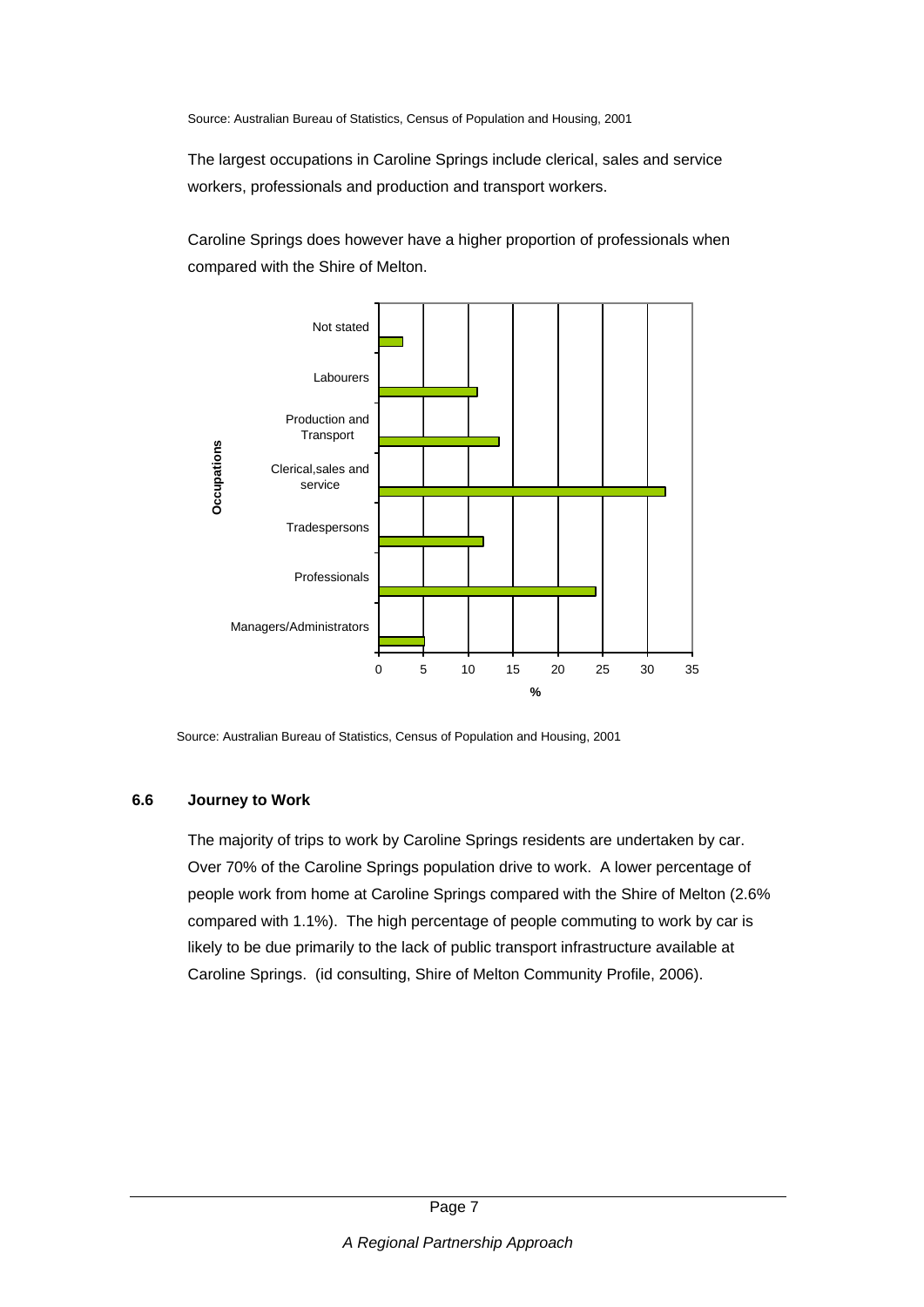# **7 Policy Context**

Policy from each level of Government begins to frame the key directions for economic development at Caroline Springs. The following attempts to surmise the most relevant of each of this policy documents and place it within the context of Caroline Springs.

# **7.1 Federal Government**

# **The Council of Australian Governments (COAG)**

In August 2005 the Victorian Premier released *'Governments Working Together - A Third Wave of National Reform: A New National Reform Initiatives for COAG'.* Australia's strong economic performance over the past decade contrasts sharply with the 1970's and early 1980's when growth slowed, inflation set in, unemployment persisted and our productivity lagged behind international standards. The reversal of what had been a long decline in our ranking on the global income ladder was not realised until the 1990's on the back of the two waves of national reform, the first the floating of the Australian Dollar in the 1980s and the second the release of the National Competition Policy in 1995.

This proposal was agreed to at the COAG national meeting in February 2006.This agreed National Reform Agenda will work towards preparing Australia to meet emerging pressures and position itself to take advantage of new opportunities. In the face of intense global competition and an aging population, governments need to work together to pursue this agenda so to address the key areas of productivity and participation. A series of recommendations have been made in response to this report and milestones will be announced in June 2006, December 2006 and June 2007.

There exist opportunities for the regional partners to propose specific demonstration projects to the State Government that are in line with the directions that will be outlined as part of COAG's recommendations.

# **7.2 State Government**

Victoria has a relatively low unemployment rate with employment growth averaging 1.9% per year over the last five years. About 200,000 new jobs have been created over this period and for the first time in over 20 years; Victoria is experiencing a gain in interstate migration into the State.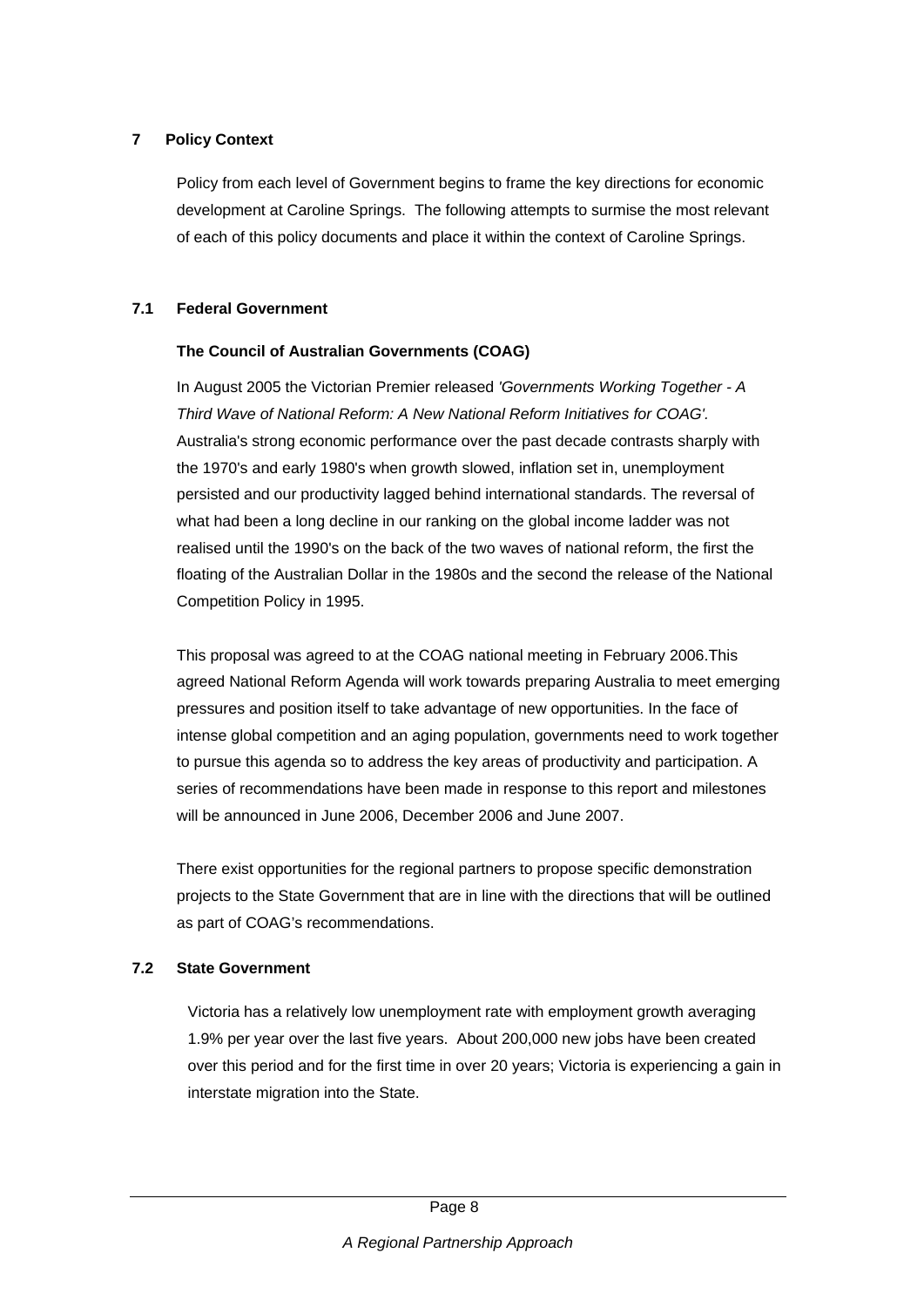### **Growing Victoria Together, 2005**

*Growing Victoria Together* sets out 10 goals for Victoria's future from the Bracks Government. The first of these goals is a Thriving Economy with the following objectives:

- More quality jobs and thriving, innovative industries across Victoria
- Growing and linking all of Victoria

The Government aims to build on Victoria's strong economy, low unemployment and increasing standard of living. This policy identifies the key challenges for Victoria as workforce participation and significant levels of underemployment.

### **Victoria: Leading the Way Economic Statement, 2004**

*Victoria: Leading the Way* is an action plan to ensure that Victoria positions itself to generate new opportunities in relation to economic growth. The key objectives of the policy are to:

- Drive new investment in Victoria
- Stimulate the creation of new jobs
- Lower the costs of operation for Victorian businesses
- Support increased exports of Victorian goods and services
- Market Victoria as the location of choice in a global economy
- Boost the competitiveness and growth of Victoria's services sector

Manufacturing continues to be the primary industry driving economic growth in Victoria. However several key growth industries and capabilities are beginning to emerge. Primarily these are:

- Aerospace design
- Advanced automotive manufacturing
- **Biotechnology**
- Financial services
- Higher education
- Food processing
- Information and communications technology

One of the key actions outlined in this policy is the promotion and marketing of Victoria as a destination of choice for international investment. A new body known as Invest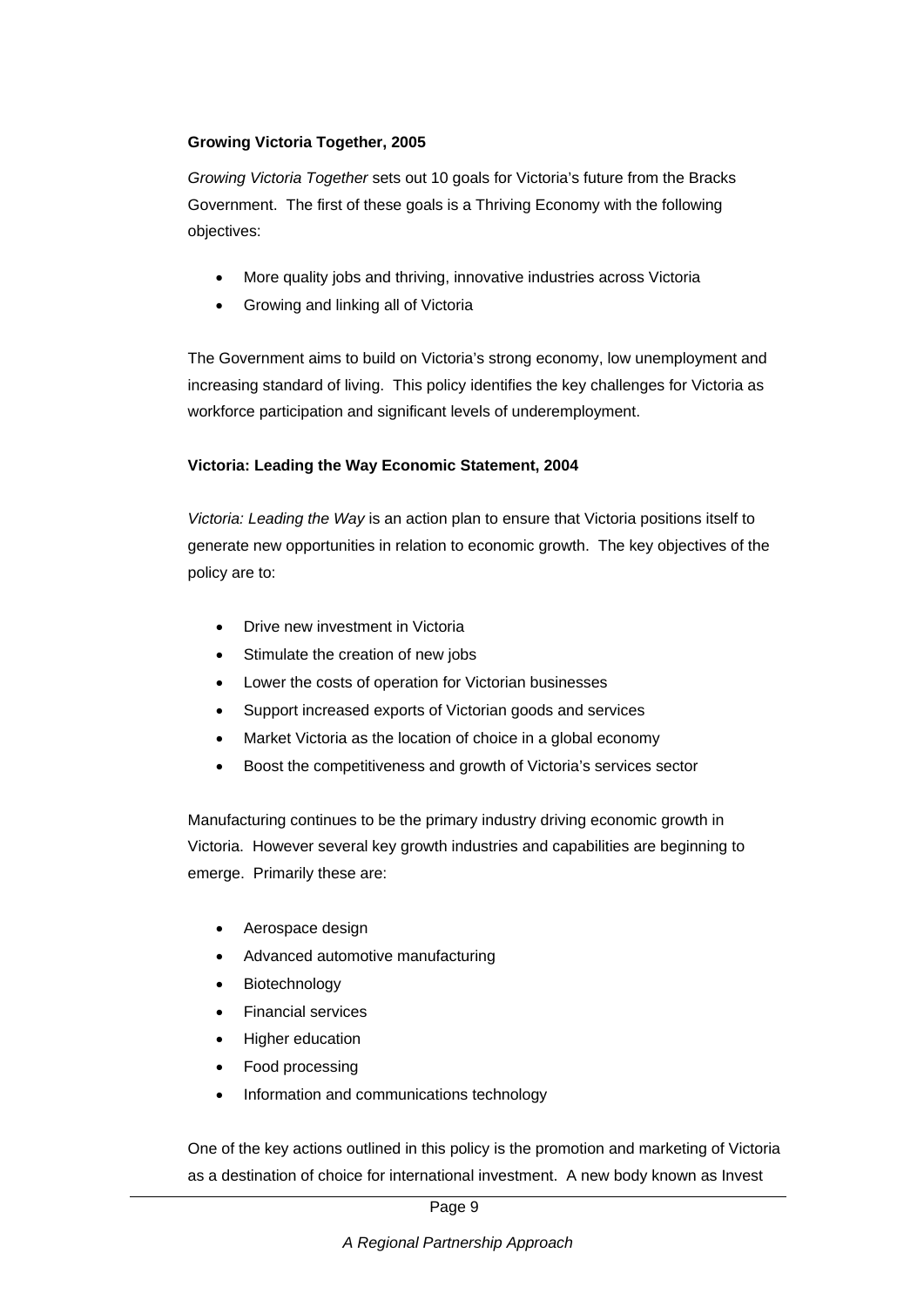Victoria has now been established by the Bracks Government to raise Victoria's profile in the global market place. The Economic Advisory Group to be established at Caroline Springs will seek an audience with Invest Victoria to ensure that the body is aware of opportunities that could be delivered at Caroline Springs as well as the western region.

Another key action from *Victoria: Leading the Way* centres on building on the State's strengths as a financial services hub. The financial services industry is the third largest in Victoria, contributing in the order of \$14.6 billion to the State economy and employing approximately 90,000 people. The overall size of this sector in Victoria makes it comparable to the financial sectors of Hong Kong and Singapore.

There exists a real opportunity for the western region to build on this strong financial services base to attract new investment in the west.

# **Department of Innovation, Industry and Regional Development (DIIRD) Strategic Directions 2005-2008 and Annual Business Plan 2005-2006**

DIIRD is the Victorian Government's lead economic development agency. The primary objectives of the Department are:

- Investment attraction
- Trade development
- Development of innovative industries
- Regional development
- Marketing Victoria

DIIRD has committed itself to adding an additional 5,000 jobs per annum as a result of investments facilitated in Victoria to 2007. The most significant mechanism by which to achieve this new investment is the marketing and promotion of the State to international and interstate markets. Delfin Lend Lease has already established a strong working relationship with DIIRD and in particular the Office of Small Business. The Office of Small Business will continue to provide business support services to Caroline Springs businesses. The opportunity exists for DIIRD to be involved with the Economic Advisory Group and particularly with a view to attracting new investment to Caroline Springs.

# **7.3 Local Government**

The loss of the Western Melbourne Regional Economic Development Organisation in 2005 has meant that there does not currently exist any body to promote economic

Page 10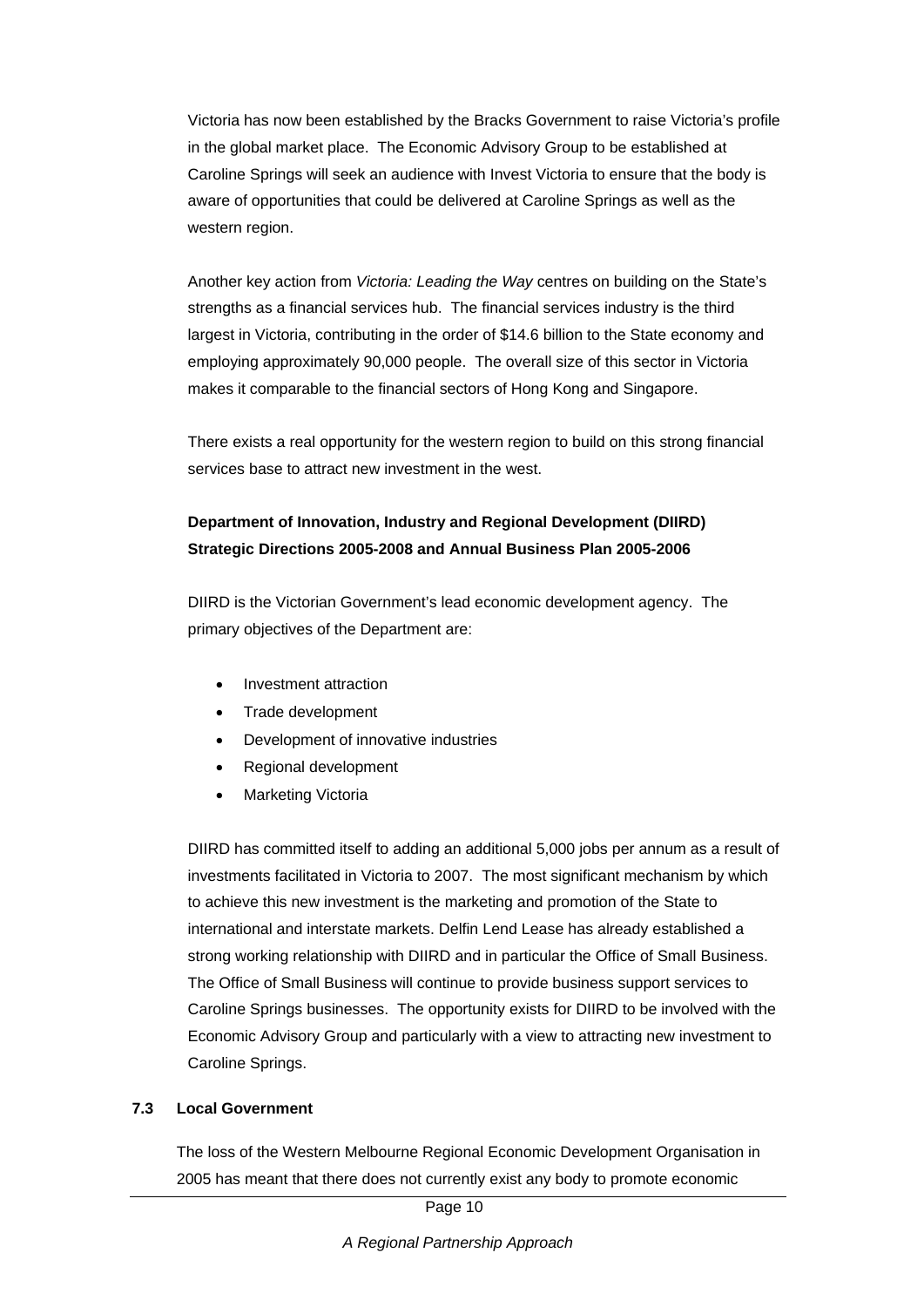development initiatives across the region. There exists a need for a cohesive approach to attracting new investment for the region as well as marketing and promoting the western region as a centre for economic growth and prosperity. The six municipalities that make up the Western Region are currently in the process of establishing a new leadership model for the West. This group will have a far broader scope than economic development and will have representation from all 6 municipal councils. The Caroline Springs Economic Advisory Group will work with this new organisation to ensure that a synergy exists between the work being undertaken at a local and regional level.

The western region is characterised by a large manufacturing base, an adequate supply of industrial land and fairly limited recognition as a commercial centre when compared with the southeast region of Melbourne.

Industries expected to grow in the West over the short term include the following:

- Business Services
- Retail supermarket, grocery, personal and household goods
- Sport
- Health Services
- **Storage**
- Legal and Accounting Services

(NEIER Growing Melbourne's West: Challenges and Opportunities, 2004).

The Melton Shire in particular faces considerable pressure as it continues to face rapid population growth. It is one of the fastest rowing municipalities in metropolitan Melbourne and faces significant challenges in terms of infrastructure delivery to meet population growth.

#### **Shire of Melton Economic Development Plan**

The Shire of Melton's Economic Development Plan outlines six key directions for the Shire:

• **New Investment** 

To create investment opportunities for current residents as well as external parties

• **Employment Creation** 

To expand job opportunities in existing industries as well as emerging ones

• **Local Business Growth** 

To support the existing local small business sector

• **Agribusiness** 

To achieve international recognition of the agribusiness sector in Melton

Page 11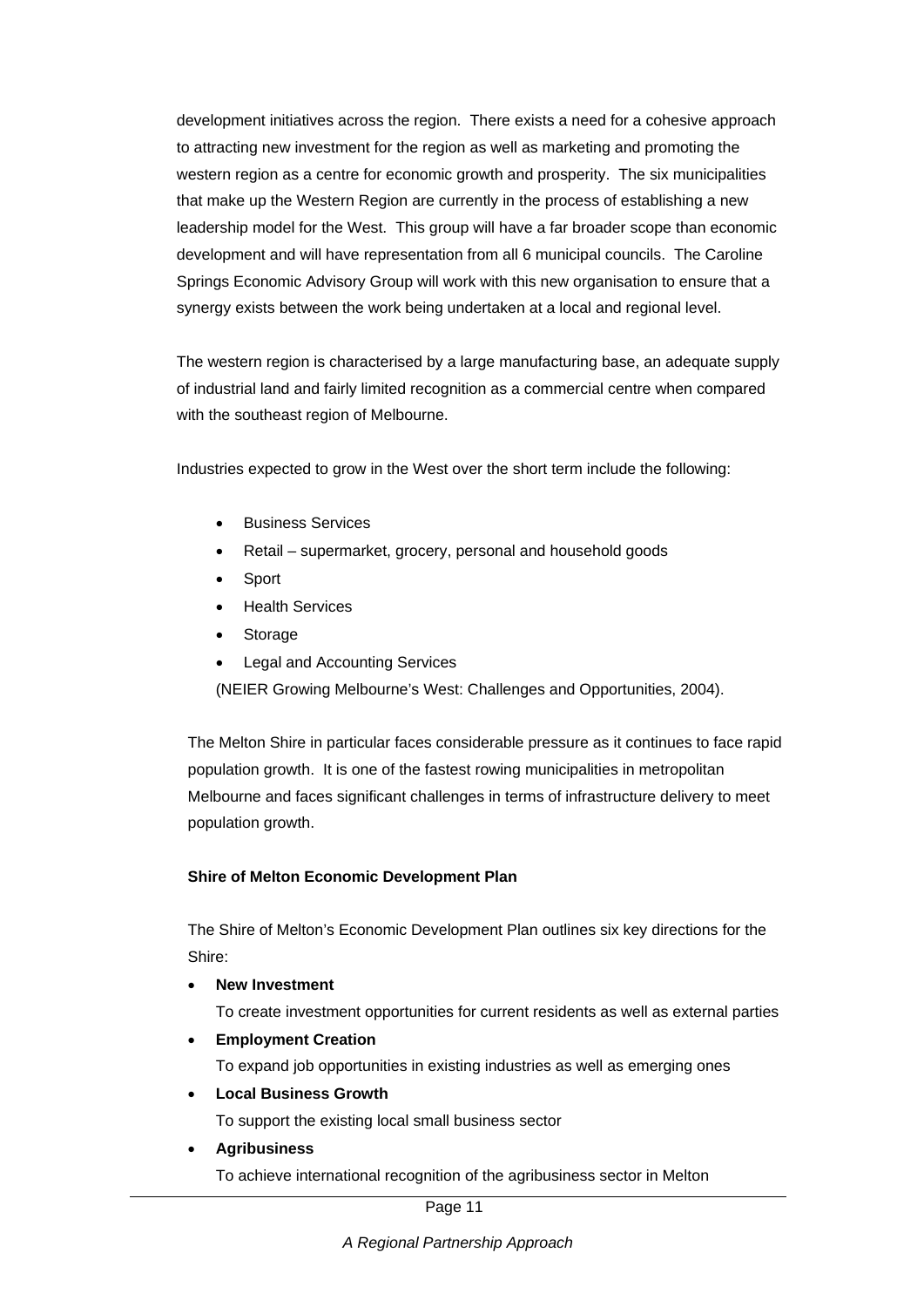# • **Equine Industries**

To provide growth and development opportunities for the equine industry

• **Image and Marketing** 

To build on Melton's reputation as a vibrant and prosperous Shire

There exist significant opportunities to partner with the Shire of Melton to jointly attract new investment to the region through joint marketing and lobbying. The other significant opportunity is the support of local business growth. Already through the support for the LEAP Networking Group the potential for Delfin and Melton to partner to achieve common goals for the Melton East community has been evidenced.

# **Shire of Melton Economic Development Unit Draft Communications Strategy 2005-2006**

The Communications Strategy for 2005-2006 focuses on three key areas of priority for Melton Shire:

### • **Image and public perception**

Melton aims to create a greater awareness of economic development initiatives undertaken by the Shire and aims to facilitate the ongoing promotion of the Shire to attract new investment.

# • **Business attraction and investment**

Melton Shire understands the need to balance population growth with employment growth. At present 80% of Melton's population is forced to look outside of Melton for work. By attracting new businesses to the area as well as supporting the growth of existing business Melton will begin to counter this lack of employment growth.

# • **Diversification of the economy**

Melton Shire is looking to diversify its local economy as much as possible to focus on key growth areas such as business services, retail, sport, health services and storage.

#### **Shire of Melton Council Plan 2005 – 2009**

The key objectives as stated in the Shire of Melton's Council Plan 2005 – 2009 centre on the need to foster a strong local economy. The Shire has committed to the following goals: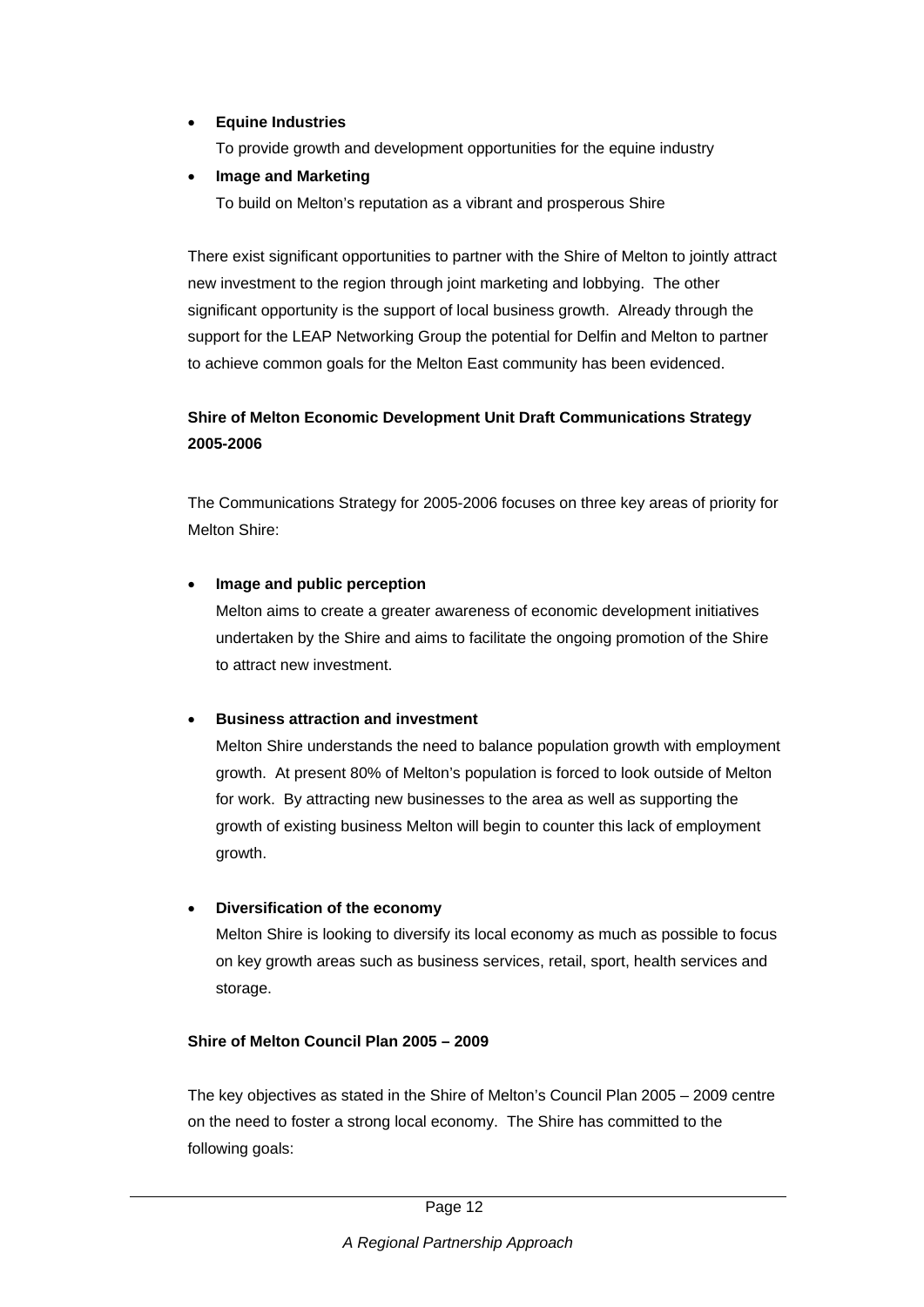### • **To improve the image of the Shire**

The Shire has committed to creating jobs in targeted industries over the next four years.

• **To expand and diversify economic growth**  The Shire has committed to attracting new businesses to the area over the next four years.

• **To provide local employment opportunities within the municipality**  The Shire has committed to reducing the number of people leaving the Shire for work.

These objectives are directly related to the objectives set for Caroline Springs. Delfin Lend Lease will continue to use the annual review of the Council Plan to contribute to the future directions for economic development at Caroline Springs. This will ensure a consistency of approach across Melton East and the local region.

# **Brimbank City Council Economic Development Strategy 2005**

Caroline Springs lies on the western boundary of the City of Brimbank. For this reason the City of Brimbank is seen as a key stakeholder in the development of an economic development strategy for Caroline Springs. Brimbank is home to approximately 175,000 people and is dominated by the manufacturing and wholesale/retail sectors. Presently the industry mix on offer in Brimbank is weighted towards sectors that are expected to experience only moderate growth in the next 5-10 years. Brimbank is keen to build on opportunities to facilitate investment in industry sectors that are likely to grow.

The vision for Brimbank in 2010 is a community with a thriving and sustainable economy that offers people a diverse range of products and services. The Brimbank City Council Economic Development Strategy outlines seven key strategic actions for the City:

- Building stronger networks
- Fostering local business growth
- Facilitating new business growth
- Revitalising older Industrial/Retail/Commercial centres
- Supporting education, training and skills development initiatives
- Developing new and managing existing infrastructure
- Marketing and promotion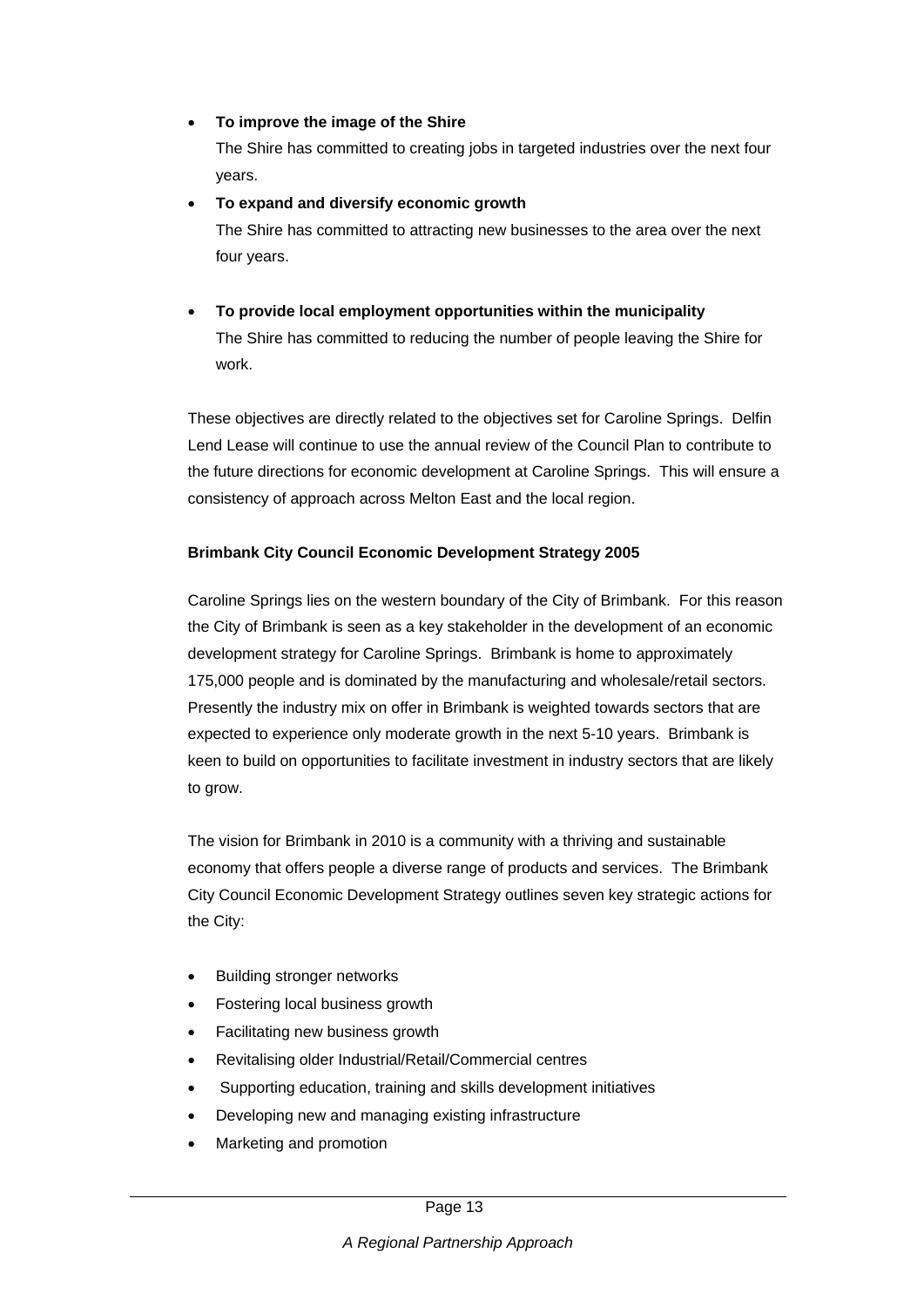#### **8 Key Issues and Challenges facing the Western Region**

The following key issues and challenges facing the region were identified at the first Economic Development Planning session in December 2005:

- Need to provide a quality residential offering to compliment business
- Overall capacity of the region for commercial development
- Attitude towards the west 'blue collar image"
- Predominantly a first home buyer area
- How do we re-skill people?
- Education, training and learning
- Participation in the learning economy
- Manufacturing base is a strength
- Employment creation how do we create new jobs?
- Infrastructure to keep up with strong population growth
- Transport infrastructure particularly cross regionally
- General health and wellbeing of the population
- Lack of medical services in the west
- Business support (amenity, opportunity and customer case)
- Changing demographic gentrification in areas like Footscray, Yarraville
- Social issue of displacement of migrants
- 'Café culture' in some areas but not in others and changing over time
- Victoria University presence in the region is a strength
- Old image perception of the west hard to change
- People don't move from other side of Melbourne to the West
- Need to work on the people from the West
- Proximity to the city also a disadvantage, means we go into the city to obtain services
- Areas exist in the west that people are being priced out of
- People still predominantly travelling a long distance to get to work
- Need to capture the people that travel to the west for work (professionals)
- Amenities and lifestyle drivers are key
- We know the data but where are we going with it? Turning the research into action!
- Victoria University branding presence
- Opportunities to broaden the catchment into areas like Bacchus Marsh and beyond
- Need to achieve a clustering of businesses that rely on each other
- Fragmented commercial and retail development is a challenge
- Availability of commercial land
- Loss of WREDO no longer a portal, where do people go?

Page 14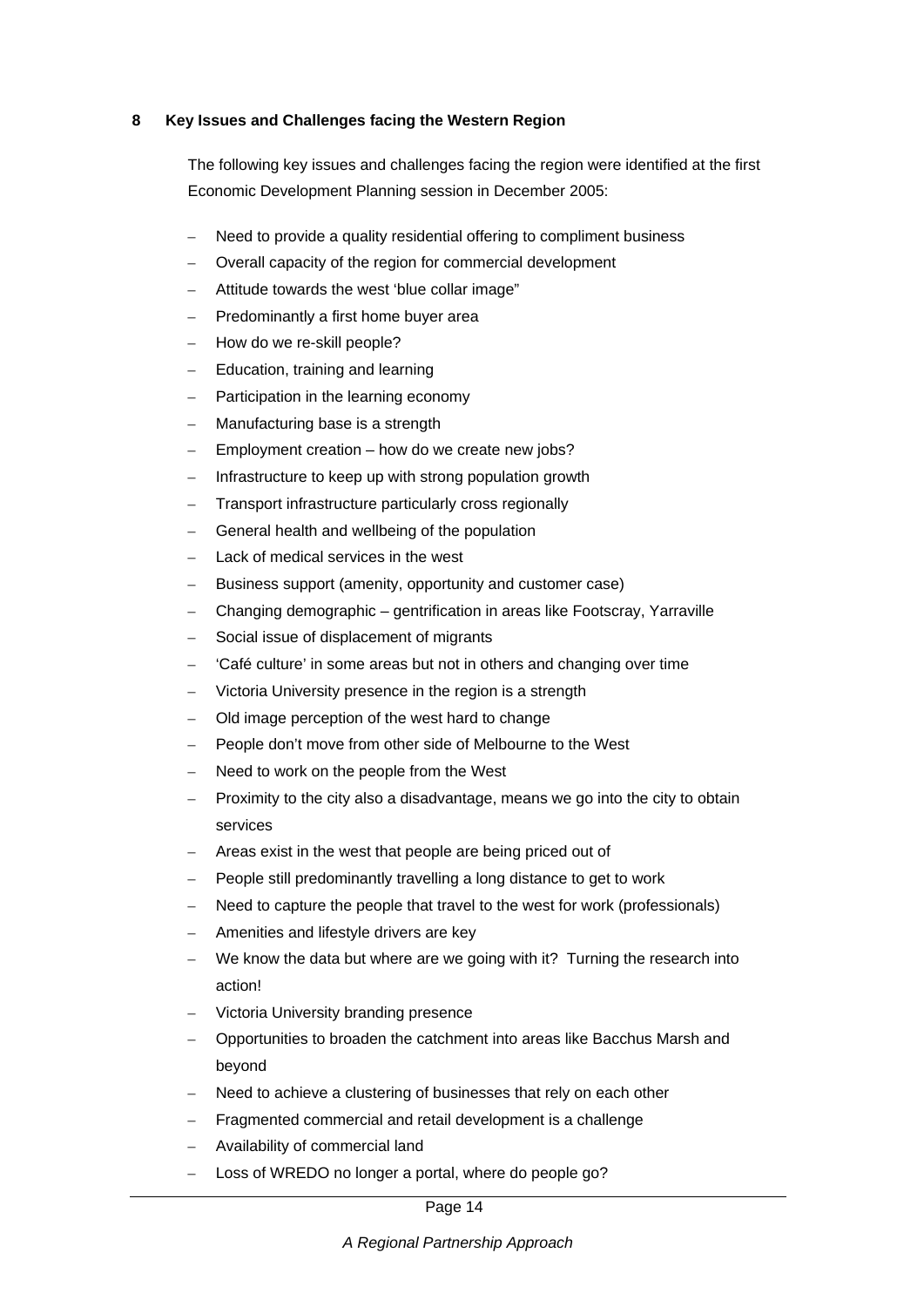- Local government regional group being formed
- Residential focus in outer sections of this region communication of other opportunities really important, tour for councillors. Media and press.
- No central focus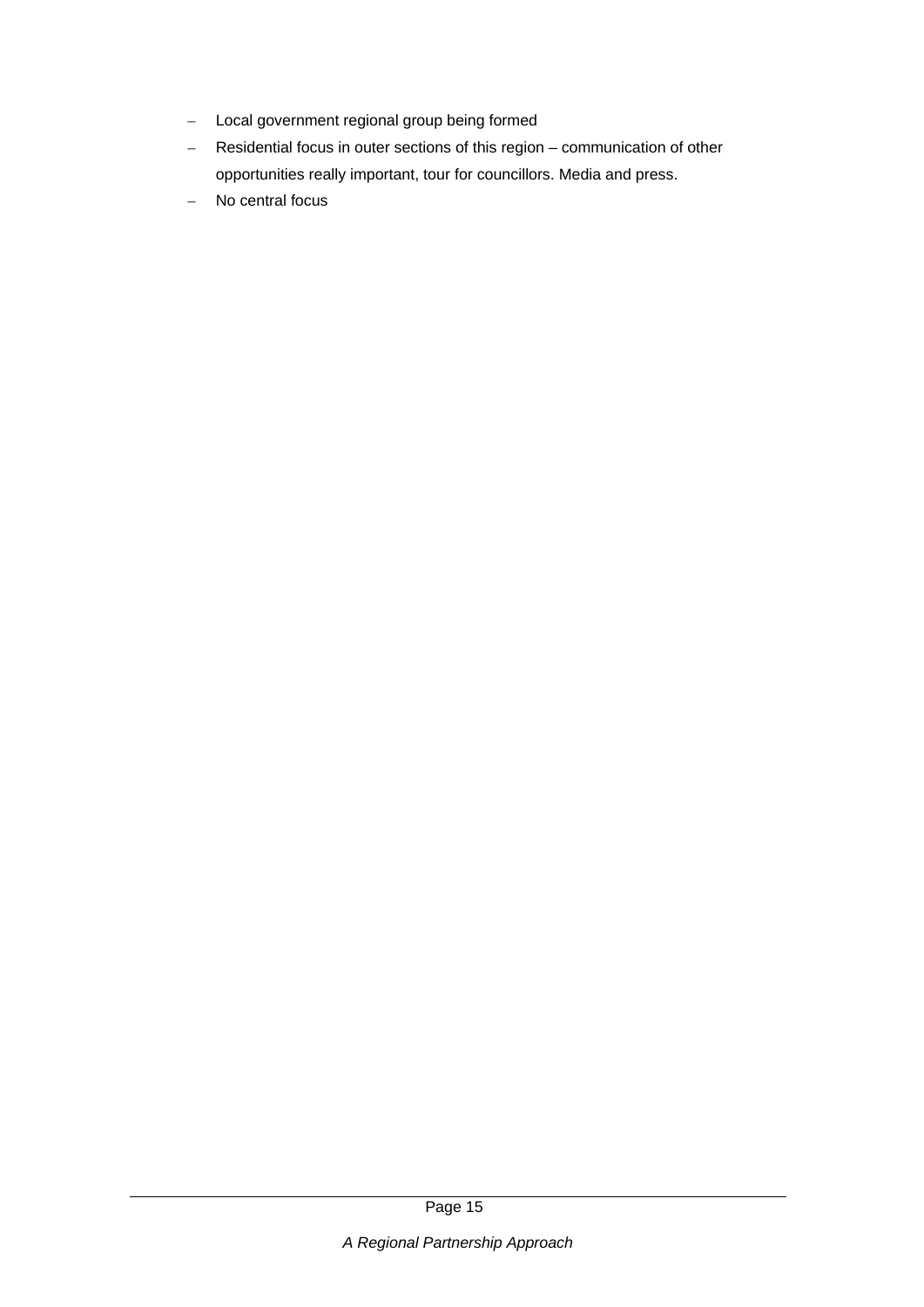# **9 SWOT Analysis**

The regional partners developed the following SWOT analysis as part of the economic development workshop process.

| <b>Strengths</b>                                                                                                                                                                                                                                                                                                                                                                                                                                                                                                                                                                                                                                                                            | <b>Weaknesses</b>                                                                                                                                                                                                                                                                                                                                                                                                                                                                                                                                                                                                                                                                                                                                                 | <b>Opportunities</b>                                                                                                                                                                                                                                                                                                                                                                                                                                                                                                                                                                                                                                                                                                                                                                                               | <b>Threats</b>                                                                                                                                                                                                                                                                                                                                                                                                                                                                                                             |
|---------------------------------------------------------------------------------------------------------------------------------------------------------------------------------------------------------------------------------------------------------------------------------------------------------------------------------------------------------------------------------------------------------------------------------------------------------------------------------------------------------------------------------------------------------------------------------------------------------------------------------------------------------------------------------------------|-------------------------------------------------------------------------------------------------------------------------------------------------------------------------------------------------------------------------------------------------------------------------------------------------------------------------------------------------------------------------------------------------------------------------------------------------------------------------------------------------------------------------------------------------------------------------------------------------------------------------------------------------------------------------------------------------------------------------------------------------------------------|--------------------------------------------------------------------------------------------------------------------------------------------------------------------------------------------------------------------------------------------------------------------------------------------------------------------------------------------------------------------------------------------------------------------------------------------------------------------------------------------------------------------------------------------------------------------------------------------------------------------------------------------------------------------------------------------------------------------------------------------------------------------------------------------------------------------|----------------------------------------------------------------------------------------------------------------------------------------------------------------------------------------------------------------------------------------------------------------------------------------------------------------------------------------------------------------------------------------------------------------------------------------------------------------------------------------------------------------------------|
| Flexibility of design<br>$\bullet$<br><b>Blank canvas</b><br>Extent of population growth<br>$\bullet$<br>Current age demographic (young, not<br>ageing)<br>Proximity to markets<br>Affordability<br>$\bullet$<br>Unique development in the west of<br>Melbourne<br>Focus on community<br>$\bullet$<br>Flexibility of service delivery<br>$\bullet$<br>Spirit of co-operation<br>$\bullet$<br>Capitalise on Victoria University presence<br>$\bullet$<br>Diversity of residents<br>$\bullet$<br>Lots of support organisations – skills and<br>networks<br>Number of home based businesses<br>$\bullet$<br>Space2<br>$\bullet$<br>Amenity<br>Community<br>Good community leaders<br>$\bullet$ | Extent of population growth<br>$\bullet$<br>People moving out of the region<br>$\bullet$<br>Not seen as a business<br>destination, perceived as only<br>residential<br>Lack of local jobs<br>$\bullet$<br>Lack of public transport<br>Lack of infrastructure provision<br>$\bullet$<br>Low education levels<br>$\bullet$<br>Lack of aspiration<br>$\bullet$<br>Lack of adult focused community<br>$\bullet$<br>education<br>Levels of disengagement<br>$\bullet$<br>particularly with young people<br>Lack of commercial development<br>$\bullet$<br>on the ground<br>No collective regional leadership<br>$\bullet$<br>Urban and rural – leads to<br>problems securing funding<br>Gaps in medical sector<br>$\bullet$<br>Lack of ICT infrastructure<br>$\bullet$ | • Re-market Caroline Springs,<br>communicate as a business<br>destination<br>• 'Grow your own' philosophy – find<br>the three or four sectors to push<br>• Focus on people not tainted by<br>perception of western region -<br>fresh people willing to innovate and<br>pioneer<br>$\bullet$ Low education levels – educate<br>people into areas of high growth<br>• Focus on adult learning - CAE<br>$\bullet$ Build partnerships $-$ at the<br>municipal and business level<br>• Create a new business landscape<br>• Co-ordinated regional perspective<br>• Role for Delfin as a corporate<br>citizen<br>$\bullet$ Equine industry – provide<br>businesses that support this<br>industry<br>• Assist Home Based Business to<br>move into the next phase of their<br>growth<br>• Build on local community leaders | • Delivering an outcome that<br>doesn't address future need<br>• Infrastructure and<br>employment growth does<br>not keep up with population<br>growth<br>• Competing developments,<br>multiple centres competing<br>against each other<br>• Isolating Caroline Springs<br>from the rest of the region<br>• That it is only rhetoric and<br>not action<br>• Reliance on manufacturing<br>sector<br>• Northern push for industry<br>and commercial<br>development<br>• Trying to do too much and<br>not doing anything well |
|                                                                                                                                                                                                                                                                                                                                                                                                                                                                                                                                                                                                                                                                                             |                                                                                                                                                                                                                                                                                                                                                                                                                                                                                                                                                                                                                                                                                                                                                                   | • Good stories to tell about the west                                                                                                                                                                                                                                                                                                                                                                                                                                                                                                                                                                                                                                                                                                                                                                              |                                                                                                                                                                                                                                                                                                                                                                                                                                                                                                                            |

Caroline Springs Economic Development Strategy 2006/2007 Page 16